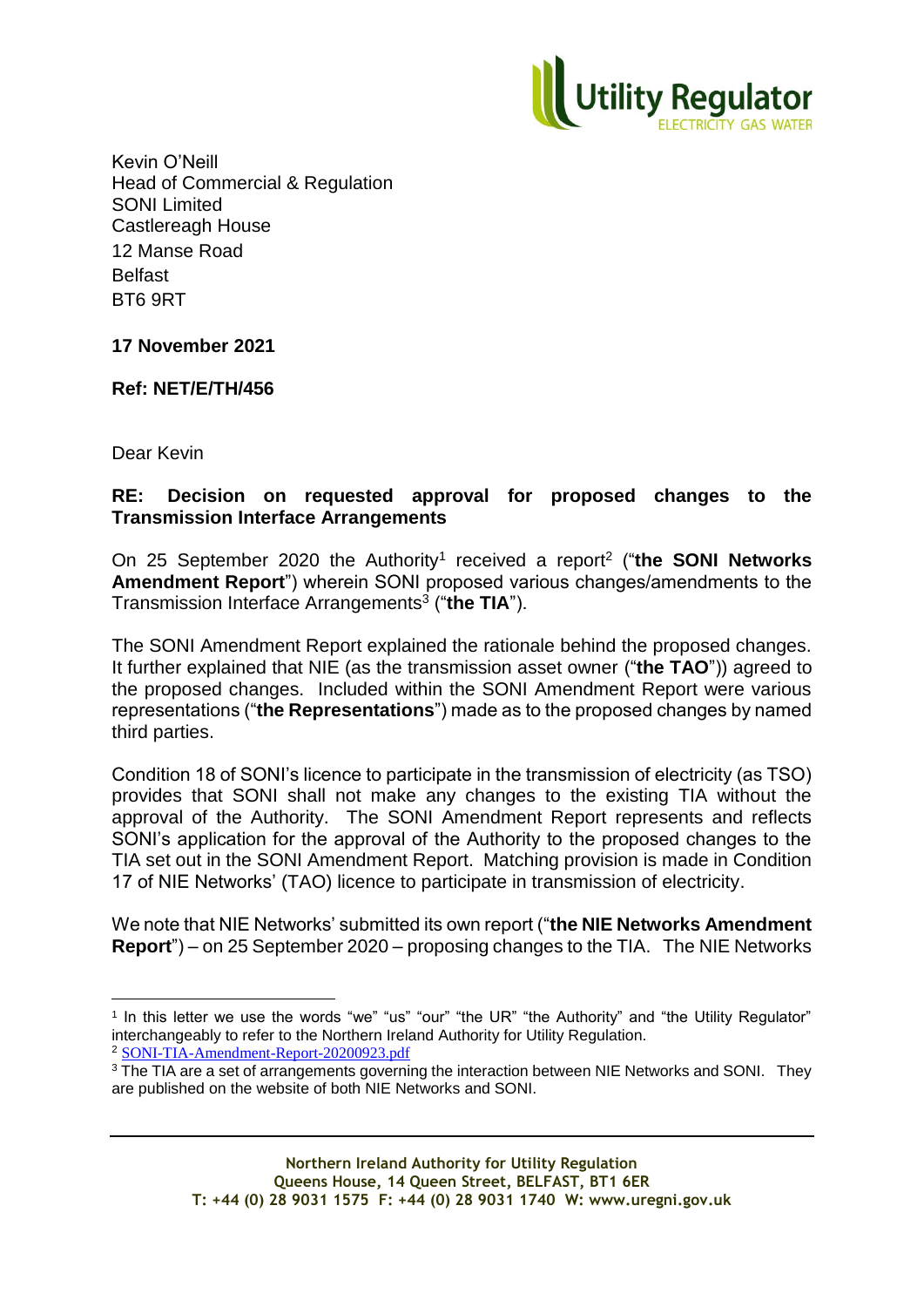

Amendment Report is the subject of a separate (published) decision of the Authority. We shall refer to NIE Networks and SONI as (together) "**the Parties**".

The Authority subsequently requested provision of a composite document showing the (tracked) proposed changes to the TIA. That document ("**the First Submission**") was provided to the Authority (by the Parties) on 7 October 2020.

There then followed engagement between the Parties and the Authority. That engagement involved the submission of further documents showing proposed (tracked) changes to the TIA: changes that included proposed revisions to Section S of the TIA. Changes to Section S were not signalled in the SONI Amendment Report. Nor were they identified in the First Submission.<sup>4</sup>

On 1 November 2021 the Parties submitted a further document ("**the Last Submission**")<sup>5</sup> showing the proposed changes to the TIA in respect of which they now sought approval. Changes to Section S were not included in the Last Submission.

Essentially, the Last Submission reverts to the First Submission save for some minor proposed adjustments ("**the relevant adjustments**"). The relevant adjustments - in so far as they relate to the SONI Amendment Report - are as follows:

### **1. Section B Paragraph 8.3**

1

The SONI Amendment Report (and the First Submission) narrated the following proposed changes:-

8.3 SONI shall, under the terms of the Construction Agreement entered into between SONI and NIE Networks in relation to the relevant New Connection until such time as NIE Networks has Adopted the Contestable Works, indemnify and keep indemnified NIE Networks, its officers, employees and agents, from and against all direct loss or liability suffered by reason of a failure by any User that enters into a Contestable Offer to comply with any Contestable Offer Specific Requirements unless such losses or liabilities are recoverable by NIE Networks pursuant to the terms of a Standard Adoption Agreement entered into by NIE Networks with the relevant User. PROVIDED ALWAYS that SONI's liability under this paragraph 8.3 shall be subject to sub-paragraph 5.3 of Section O of this TIA and that SONI's liability under this paragraph 8.3 shall not exceed £10 million per incident or series of incidents. NIE Networks agrees to provide any information reasonably requested by SONI or its insurers in connection with any claim under this paragraph 8.3, including evidencing any costs for which NIE Networks is seeking recovery.

The Last Submission narrated the following adjustment:-

<sup>4</sup> Likewise, changes to Section S were not identified in the NIE Networks Amendment Report. We shall return to Section S at the end of this letter.

<sup>5</sup> The Last Submission is here: [https://www.uregni.gov.uk/files/uregni/documents/2021-11/tia-15](https://www.uregni.gov.uk/files/uregni/documents/2021-11/tia-15-october-2021-marked-up.docx.pdf) [october-2021-marked-up.docx.pdf](https://www.uregni.gov.uk/files/uregni/documents/2021-11/tia-15-october-2021-marked-up.docx.pdf)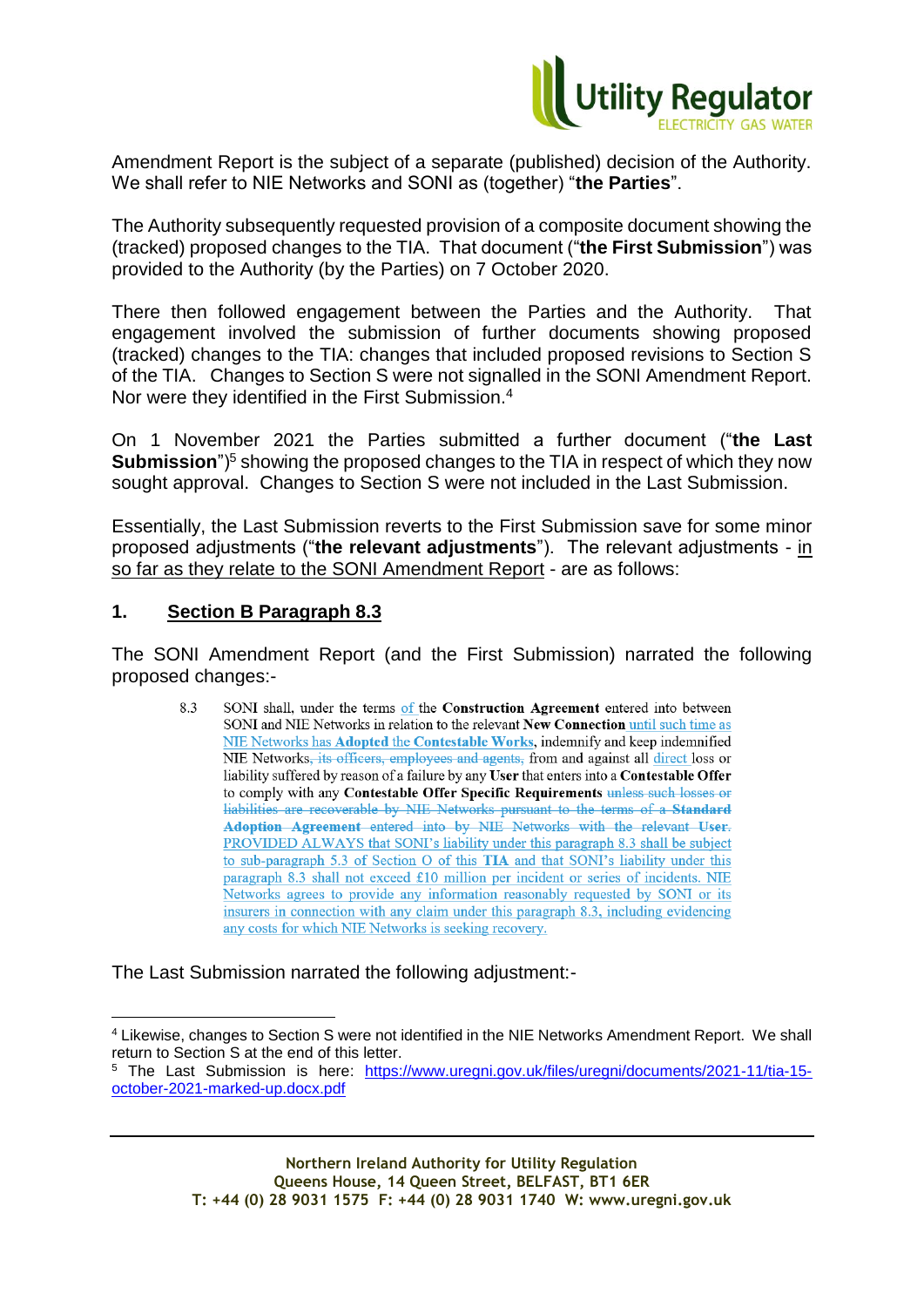

8.3 SONI shall, under the terms of the Construction Agreement entered into between SONI and NIE Networks in relation to the relevant New Connection until such time as NIE Networks has Adopted the Contestable Works, indemnify and keep indemnified be liable to NIE Networks, its officers, employees and agents, from and against for all direct loss or liability suffered by reason of a failure by any User that enters into a Contestable Offer to comply with any Contestable Offer Specific Requirements unless such losses or liabilities are recoverable by NIE Networks pursuant to the terms of a Standard Adoption Agreement entered into by NIE Networks with the relevant User. PROVIDED ALWAYS that SONI's liability under this paragraph 8.3 shall be subject to sub-paragraph 5.3 of Section O of this TIA (and, for the avoidance of doubt, SONI's liability under this paragraph 8.3 shall not constitute an indemnity for the purposes of sub-paragraph 5.3 of Section O of this TIA) and that SONI's liability under this paragraph 8.3 shall not exceed £10 million per incident or series of incidents. NIE Networks agrees to provide any information reasonably requested by SONI or its insurers in connection with any claim under this paragraph 8.3, including evidencing any costs for which NIE Networks is seeking recovery.

## **2. Schedule 3 Paragraph 2**

The SONI Amendment Report (and the First Submission) narrated that there would be no change to this Paragraph, which currently stands as follows:

#### $\overline{2}$ Information to be contained in all Construction Offers

 $2.1$ NIE Networks and SONI will develop a pro forma Construction Offer which will contain the information listed in paragraph 2 within 12 months of [] or such longer period as the **Authority** may direct.

The Last Submission narrated the following proposed adjustment:

#### $\overline{2}$ Information to be contained in all Construction Offers

 $2.1$ NIE Networks and SONI will develop a pro forma Construction Offer which will contain the information listed in paragraph 2 within 12 months of 1 November 2007 $\left\vert \right\vert$ or such longer period as the Authority may direct.

### **3. Schedule 9 Paragraph 1.2.10**

The SONI Amendment Report (and the First Submission) narrated that there would be no change to this Paragraph, which currently stands as follows:

1.2.10 from the date of acceptance of the **Contestable Offer** until the expiry of the period of 3 years immediately following the Adoption by NIE Networks of the relevant Contestable Works, effect and maintain public liability insurance and employers liability insurance to a minimum level of not less than  $[£10,000,000]$ per event; and

The Last Submission narrates the following proposed adjustment to the Paragraph:

**Northern Ireland Authority for Utility Regulation Queens House, 14 Queen Street, BELFAST, BT1 6ER T: +44 (0) 28 9031 1575 F: +44 (0) 28 9031 1740 W: www.uregni.gov.uk**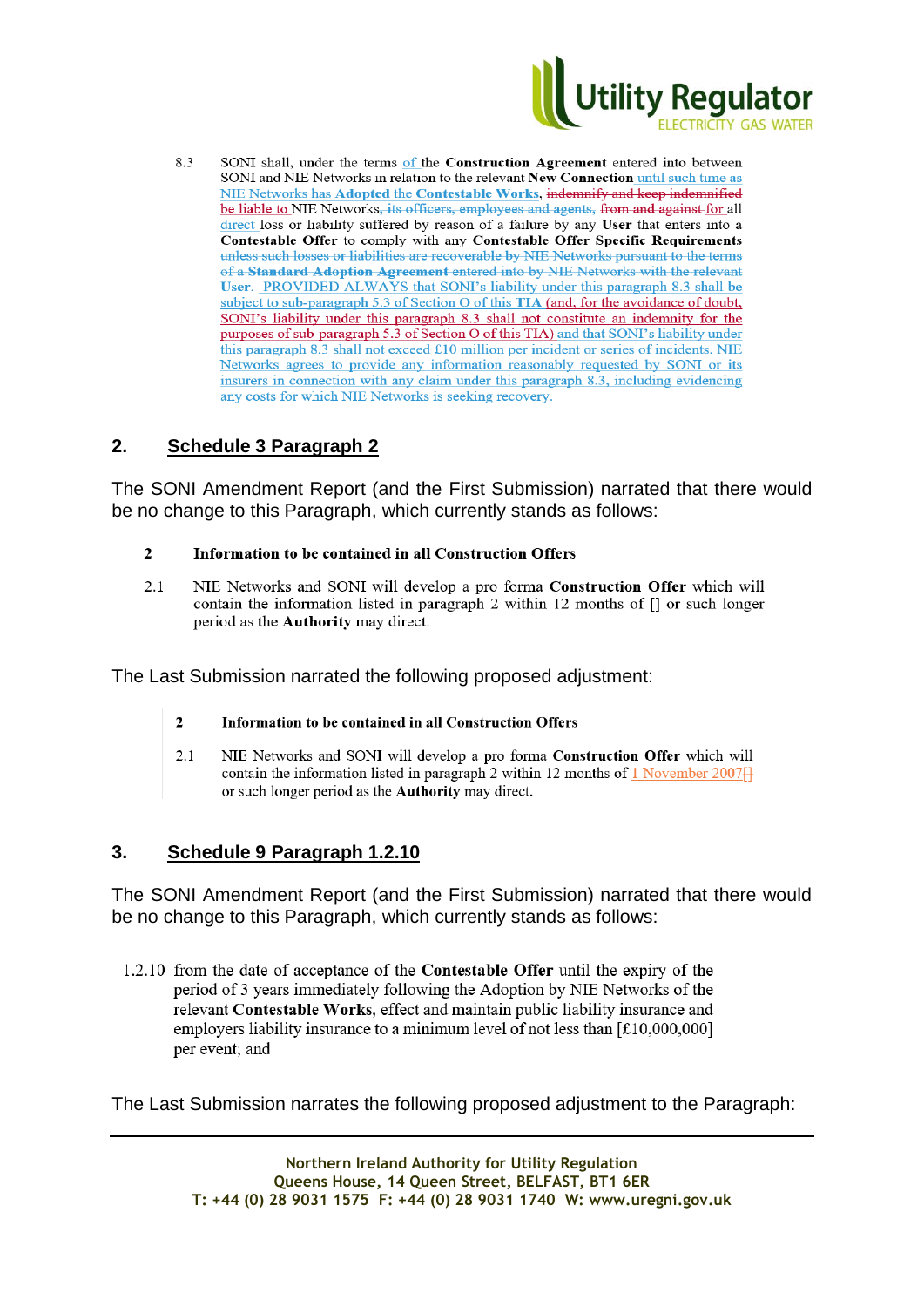

1.2.10 from the date of acceptance of the **Contestable Offer** until the expiry of the period of 3 years immediately following the Adoption by NIE Networks of the relevant Contestable Works, effect and maintain public liability insurance and employers liability insurance to a minimum level of not less than  $\frac{[f(10,000,000)]}{[f(10,000,000)]}$ per event; and

# **DECISION ON THE AMENDMENTS TO THE TIA PROPOSED BY SONI**

We have considered the SONI Amendment Report, to include the Representations. We recognise that the Last Submission varies a little from the First Submission. However, we consider that the changes made between the First Submission and the Last Submission are quite minor. The First Submission and the Last Submission are substantially the same.<sup>6</sup>

Our decision is that the changes proposed in the SONI Amendment Report as augmented by the relevant adjustments and relayed in the Last Submission are **hereby approved**.

We are persuaded to give approval by the rationale set out in the SONI Amendment Report. We consider that the changes proposed better clarify the arrangements set out in the TIA. The aims of the TIA (as recorded in Condition 18 of the SONI TSO licence and Condition 17 of the NIE (TAO) Licence, respectively) are, we consider, better achieved by the changes proposed. We further consider that the changes are in harmony with our (statutory) responsibilities as set out in Art 12 of the Energy (NI) Order 2003.

### **IMPLEMENTATION OF APPROVED CHANGES TO THE TIA**

We note that the SONI Amendment Report asked for "*immediate*" implementation of the proposed changes to the TIA.

We are content to confirm that the proposed changes to the TIA (hereby approved) should come into effect at 00.01 hours on the day immediately following the date of this decision letter.

SONI is reminded of its publication obligations as per the provisions of Condition 18 of its licence.<sup>7</sup>

1

<sup>&</sup>lt;sup>6</sup> The adjustments made to Section B paragraph 8.3 are considered to provide useful clarification.

<sup>7</sup> And Section P of the TIA.